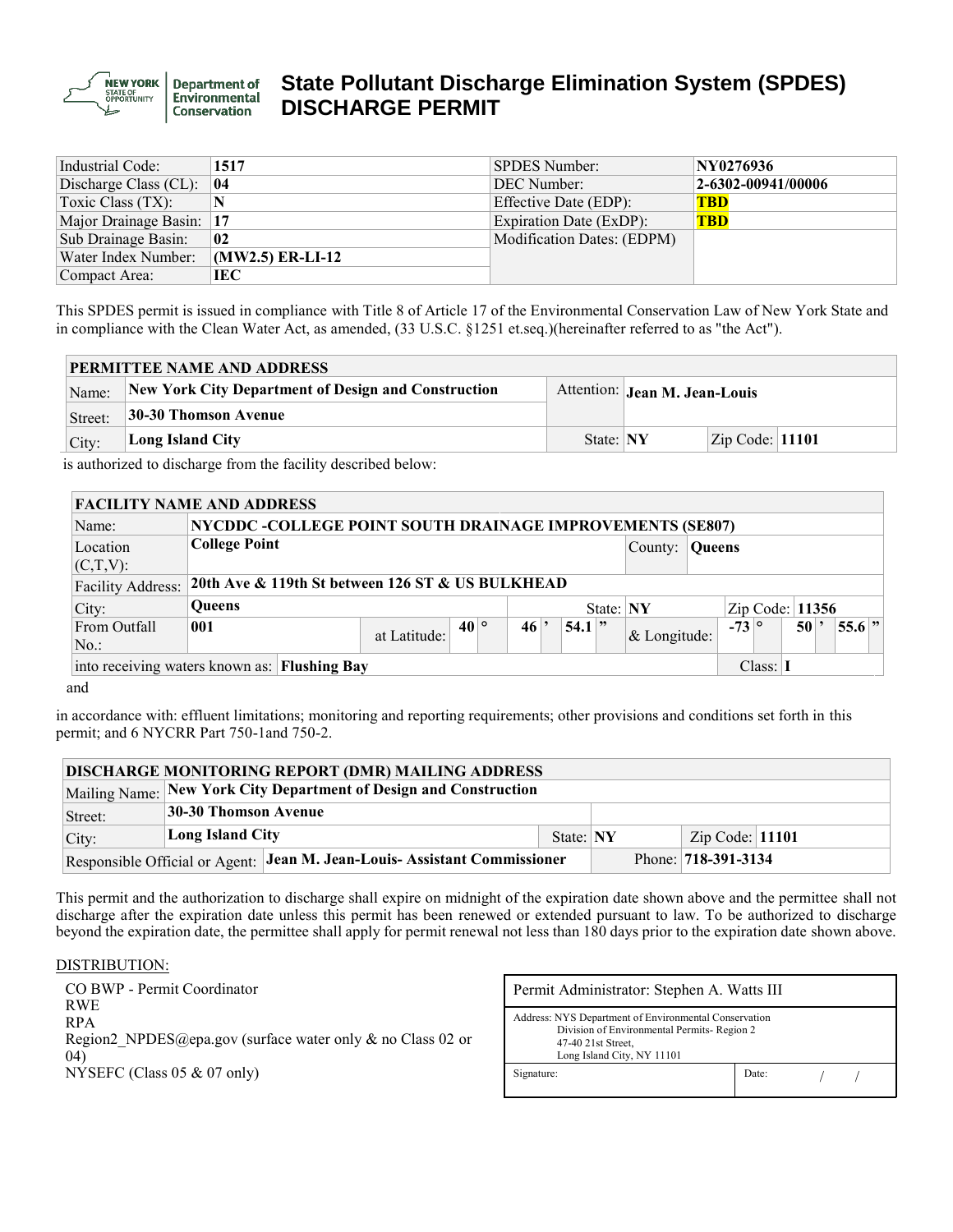## **PERMIT LIMITS, LEVELS AND MONITORING DEFINITIONS**

| <b>OUTFALL</b>                                                   |                             | <b>WASTEWATER TYPE</b>                                |                                   |                                                                      |                                | <b>RECEIVING WATER</b>        |               |                                   | <b>EFFECTIVE</b>        |                                    | <b>EXPIRING</b> |                              |  |
|------------------------------------------------------------------|-----------------------------|-------------------------------------------------------|-----------------------------------|----------------------------------------------------------------------|--------------------------------|-------------------------------|---------------|-----------------------------------|-------------------------|------------------------------------|-----------------|------------------------------|--|
|                                                                  |                             | This cell describes the type of wastewater authorized |                                   |                                                                      | This cell lists classified     |                               |               |                                   | The date this page      |                                    |                 | The date this page is        |  |
|                                                                  |                             | for discharge. Examples include process or sanitary   |                                   |                                                                      | waters of the state to which   |                               |               |                                   | starts in effect. (e.g. |                                    |                 | no longer in effect.         |  |
|                                                                  |                             | wastewater, storm water, non-contact cooling water.   |                                   |                                                                      | the listed outfall discharges. |                               |               |                                   | EDP or EDPM)            |                                    | (e.g. EXP)      |                              |  |
|                                                                  |                             |                                                       |                                   |                                                                      |                                |                               |               |                                   |                         |                                    |                 |                              |  |
| <b>PARAMETER</b><br><b>MINIMUM</b>                               |                             |                                                       |                                   |                                                                      | <b>MAXIMUM</b>                 |                               |               | <b>UNITS</b>                      |                         | SAMPLE FREQ.                       |                 | <b>SAMPLE TYPE</b>           |  |
| The minimum level that must be<br>e.g. pH, TRC,                  |                             |                                                       |                                   | The maximum level that may not                                       |                                |                               |               | SU, °F,                           |                         | See below                          |                 | See below                    |  |
| Temperature, D.O.                                                |                             | maintained at all instants in time.                   |                                   | be exceeded at any instant in time.                                  |                                |                               | $mg/l$ , etc. |                                   |                         |                                    |                 |                              |  |
|                                                                  |                             |                                                       |                                   |                                                                      |                                |                               |               |                                   |                         |                                    |                 |                              |  |
| <b>PARAMETER</b><br>EFFLUENT LIMIT or<br><b>CALCULATED LEVEL</b> |                             |                                                       | <b>COMPLIANCE LEVEL / ML</b>      |                                                                      |                                | <b>ACTION</b><br><b>LEVEL</b> |               |                                   | <b>UNITS</b>            | <b>SAMPLE</b><br><b>FREQUENCY</b>  |                 | <b>SAMPLE</b><br><b>TYPE</b> |  |
|                                                                  |                             |                                                       | For the purposes of compliance    |                                                                      |                                | Action                        |               |                                   | This can                |                                    |                 |                              |  |
| Limit types are defined<br>below in Note 1. The                  |                             |                                                       |                                   |                                                                      |                                | Levels are                    |               |                                   | include units           | Examples                           |                 | Examples<br>include          |  |
|                                                                  | effluent limit is developed |                                                       |                                   | assessment, the Permittee shall<br>use the approved EPA analytical   |                                |                               |               |                                   | of flow, pH,            | include Daily,<br>$3$ /week,       |                 | grab, 24                     |  |
|                                                                  |                             | based on the more stringent                           | method with the lowest possible   |                                                                      |                                | monitoring<br>requirements,   |               |                                   | mass,                   | weekly,                            |                 | hour                         |  |
|                                                                  | of technology-based limits, |                                                       |                                   | detection limit as promulgated                                       |                                |                               | as defined    |                                   | temperature,            | 2/month.                           |                 | composite                    |  |
|                                                                  |                             | required under the Clean                              | under 40CFR Part 136 for the      |                                                                      |                                | below in                      |               | or                                |                         | monthly.                           |                 | and 3 grab                   |  |
|                                                                  |                             | Water Act, or New York                                | determination of the              |                                                                      |                                | Note 2.                       |               | quarterly, 2/yr<br>concentration. |                         |                                    | samples         |                              |  |
|                                                                  |                             | State water quality                                   | concentrations of parameters      |                                                                      |                                | which trigger                 |               | Examples                          |                         | and yearly. All                    |                 | collected                    |  |
|                                                                  |                             | standards. The limit has                              |                                   | present in the sample unless                                         |                                | additional                    |               | include $\mu$ g/l,                |                         | monitoring                         |                 | over a 6                     |  |
|                                                                  |                             | been derived based on                                 |                                   | otherwise specified. If a sample                                     |                                | monitoring                    |               |                                   | $lbs/d$ , etc.          | periods                            |                 | hour                         |  |
|                                                                  |                             | existing assumptions and                              |                                   | result is below the detection limit                                  |                                | and permit                    |               |                                   |                         | (quarterly,                        |                 | period.                      |  |
|                                                                  |                             | rules. These assumptions                              |                                   | of the most sensitive method,                                        |                                | review when                   |               |                                   |                         | semiannual.                        |                 |                              |  |
|                                                                  |                             | include receiving water<br>hardness, pH and           |                                   | compliance with the permit limit<br>for that parameter was achieved. |                                | exceeded.                     |               |                                   |                         | annual, etc) are<br>based upon the |                 |                              |  |
|                                                                  |                             | temperature; rates of this and                        |                                   | Monitoring results that are lower                                    |                                |                               |               |                                   |                         | calendar year                      |                 |                              |  |
|                                                                  |                             | other discharges to the                               |                                   | than this level must be reported,                                    |                                |                               |               |                                   |                         | unless                             |                 |                              |  |
|                                                                  |                             | receiving stream; etc. If                             |                                   | but shall not be used to determine                                   |                                |                               |               |                                   |                         | otherwise                          |                 |                              |  |
|                                                                  |                             | assumptions or rules change                           | compliance with the calculated    |                                                                      |                                |                               |               |                                   |                         | specified in                       |                 |                              |  |
|                                                                  |                             | the limit may, after due                              | limit. This Minimum Level (ML)    |                                                                      |                                |                               |               |                                   |                         | this Permit.                       |                 |                              |  |
|                                                                  |                             | process and modification of                           | can be neither lowered nor raised |                                                                      |                                |                               |               |                                   |                         |                                    |                 |                              |  |
|                                                                  |                             | this permit, change.                                  |                                   | without a modification of this                                       |                                |                               |               |                                   |                         |                                    |                 |                              |  |
|                                                                  |                             |                                                       | permit.                           |                                                                      |                                |                               |               |                                   |                         |                                    |                 |                              |  |

Notes:

1. EFFLUENT LIMIT TYPES:

- a. DAILY DISCHARGE: The discharge of a pollutant measured during a calendar day or any 24-hour period that reasonably represents the calendar day for the purposes of sampling. For pollutants expressed in units of mass, the 'daily discharge' is calculated as the total mass of the pollutant discharged over the day. For pollutants with limitations expressed in other units of measurement, the 'daily discharge' is calculated as the average measurement of the pollutant over the day.
- b. DAILY MAX: The highest allowable daily discharge. DAILY MIN: The lowest allowable daily discharge.
- c. MONTHLY AVG: The highest allowable average of daily discharges over a calendar month, calculated as the sum of each of the daily discharges measured during a calendar month divided by the number of daily discharges measured during that month.
- d. 7 DAY ARITHMETIC MEAN (7 day average): The highest allowable average of daily discharges over a calendar week.
- e. 30 DAY GEOMETRIC MEAN: The highest allowable geometric mean of daily discharges over a calendar month, calculated as the antilog of: the sum of the log of each of the daily discharges measured during a calendar month divided by the number of daily discharges measured during that month.
- f. 7 DAY GEOMETRIC MEAN: The highest allowable geometric mean of daily discharges over a calendar week.
- g. RANGE: The minimum and maximum instantaneous measurements for the reporting period must remain between the two values shown.
- 2. ACTION LEVELS: Routine Action Level monitoring results, if not provided for on the Discharge Monitoring Report (DMR) form, shall be appended to the DMR for the period during which the sampling was conducted. If the additional monitoring requirement is triggered as noted below, the permittee shall undertake a short-term, high-intensity monitoring program for the parameter(s). Samples identical to those required for routine monitoring purposes shall be taken on each of at least three consecutive operating and discharging days and analyzed. Results shall be expressed in terms of both concentration and mass, and shall be submitted no later than the end of the third month following the month when the additional monitoring requirement was triggered. Results may be appended to the DMR or transmitted under separate cover to the same address. If levels higher than the Action Levels are confirmed, the permit may be reopened by the Department for consideration of revised Action Levels or effluent limits. The permittee is not authorized to discharge any of the listed parameters at levels which may cause or contribute to a violation of water quality standards.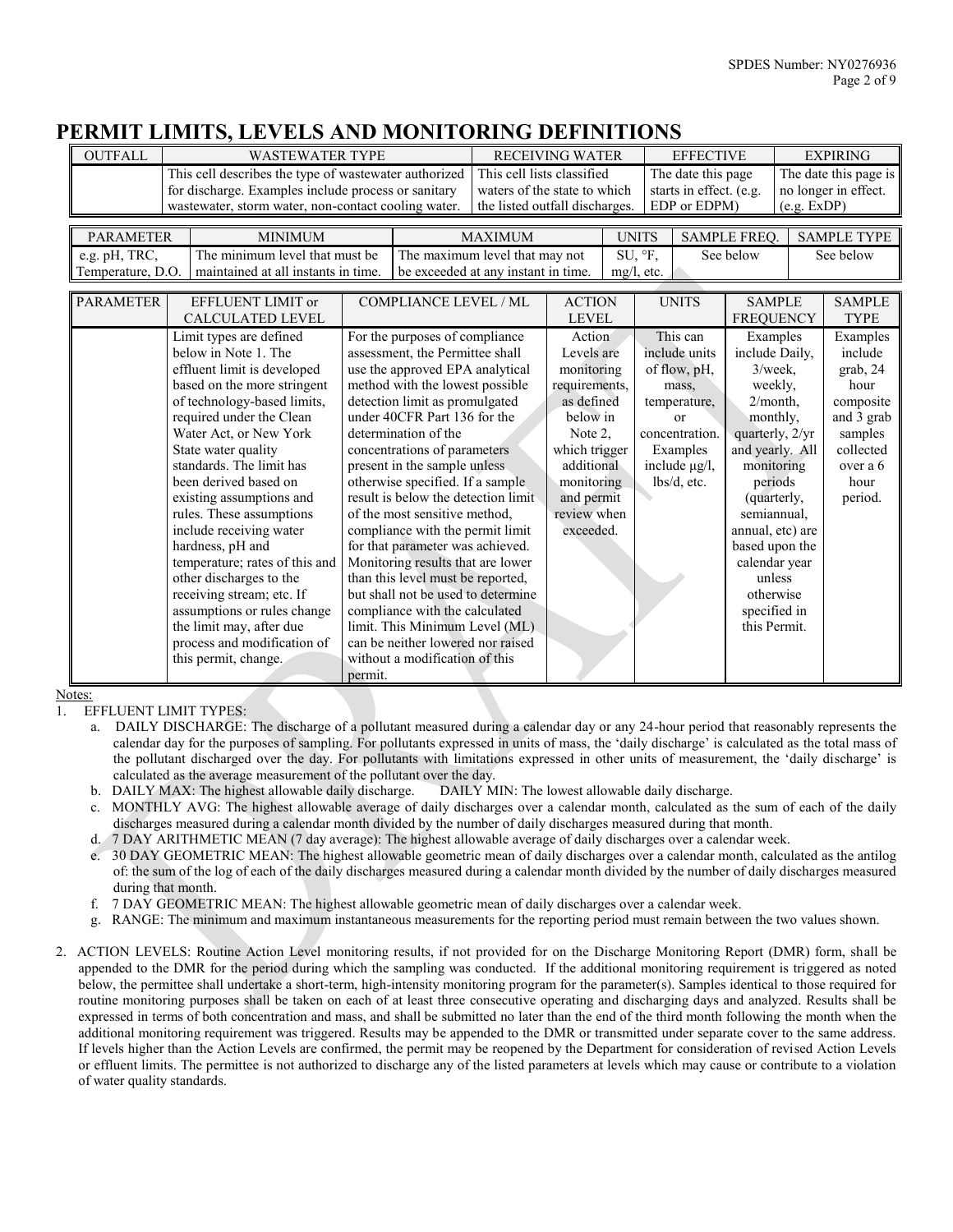# **PERMIT LIMITS, LEVELS AND MONITORING**

| <b>OUTFALL</b> | WASTEWATER TYPE                     | <b>RECEIVING WATER</b>                             | <b>EFFECTIVE</b> | EXPIRING   |
|----------------|-------------------------------------|----------------------------------------------------|------------------|------------|
| 001            | Groundwater Construction Dewatering | <b>Flushing Bay</b><br>(via NYCDEP Outfall TI-016) | <b>TBD</b>       | <b>TBD</b> |

| <b>PARAMETER</b> | MINIMUM |  |    | <b>SAMPLE FREOUENCY</b> | SAMPLE TYPE | <b>FOOTNOTES (FN)</b> |  |
|------------------|---------|--|----|-------------------------|-------------|-----------------------|--|
| ll pH            |         |  | SU | Monthly                 | Grab        |                       |  |

| PARAMETER <sup>1</sup>        | EFFLUENT LIMIT or<br>CALCULATED LEVEL |           | <b>COMPLIANCE</b><br>LEVEL/ML | <b>ACTION</b><br><b>LEVEL</b> | <b>UNITS</b> | <b>SAMPLE</b><br><b>FREQUENCY</b> | <b>SAMPLE</b><br><b>TYPE</b> | FN           |
|-------------------------------|---------------------------------------|-----------|-------------------------------|-------------------------------|--------------|-----------------------------------|------------------------------|--------------|
|                               | Monthly Avg                           | Daily Max |                               |                               |              |                                   |                              |              |
| Flow                          |                                       | 648,000   |                               |                               | <b>GPD</b>   | Daily                             | Calculated                   | 2            |
| <b>Total Suspended Solids</b> | 20                                    | 40        |                               |                               | mg/l         | Monthly                           | Grab                         | 1            |
| Oil & Grease                  |                                       | 15        |                               |                               | mg/1         | Monthly                           | Grab                         | 1            |
| Benzene                       |                                       |           |                               | 5                             | $\mu$ g/l    | Monthly                           | Grab                         | 1            |
| Toluene                       |                                       |           |                               | 5                             | $\mu$ g/l    | Monthly                           | Grab                         | 1            |
| Ethylbenzene                  |                                       |           |                               | 5                             | $\mu g/l$    | Monthly                           | Grab                         | 1            |
| Xylene, Total                 |                                       |           |                               | 5                             | $\mu$ g/l    | Monthly                           | Grab                         | $\mathbf{1}$ |
| <b>MTBE</b>                   |                                       | Monitor   |                               |                               | $\mu$ g/l    | Monthly                           | Grab                         | 1            |
| Lead, Total                   |                                       |           |                               | 204                           | $\mu$ g/l    | Monthly                           | Grab                         | 1            |
| Copper, Total                 |                                       |           |                               | 213                           | $\mu$ g/l    | Monthly                           | Grab                         | 1            |
| Zinc, Total                   |                                       |           |                               | 660                           | $\mu$ g/l    | Monthly                           | Grab                         | 1            |

#### FOOTNOTES:

1. Unless specified in this permit all samples shall be tested using analytical methods found in 40CFR136 or alternative methods approved by EPA in accordance with the procedures in 40 CFR 136.

2. Total maximum discharge for this project will be 648,000 GPD.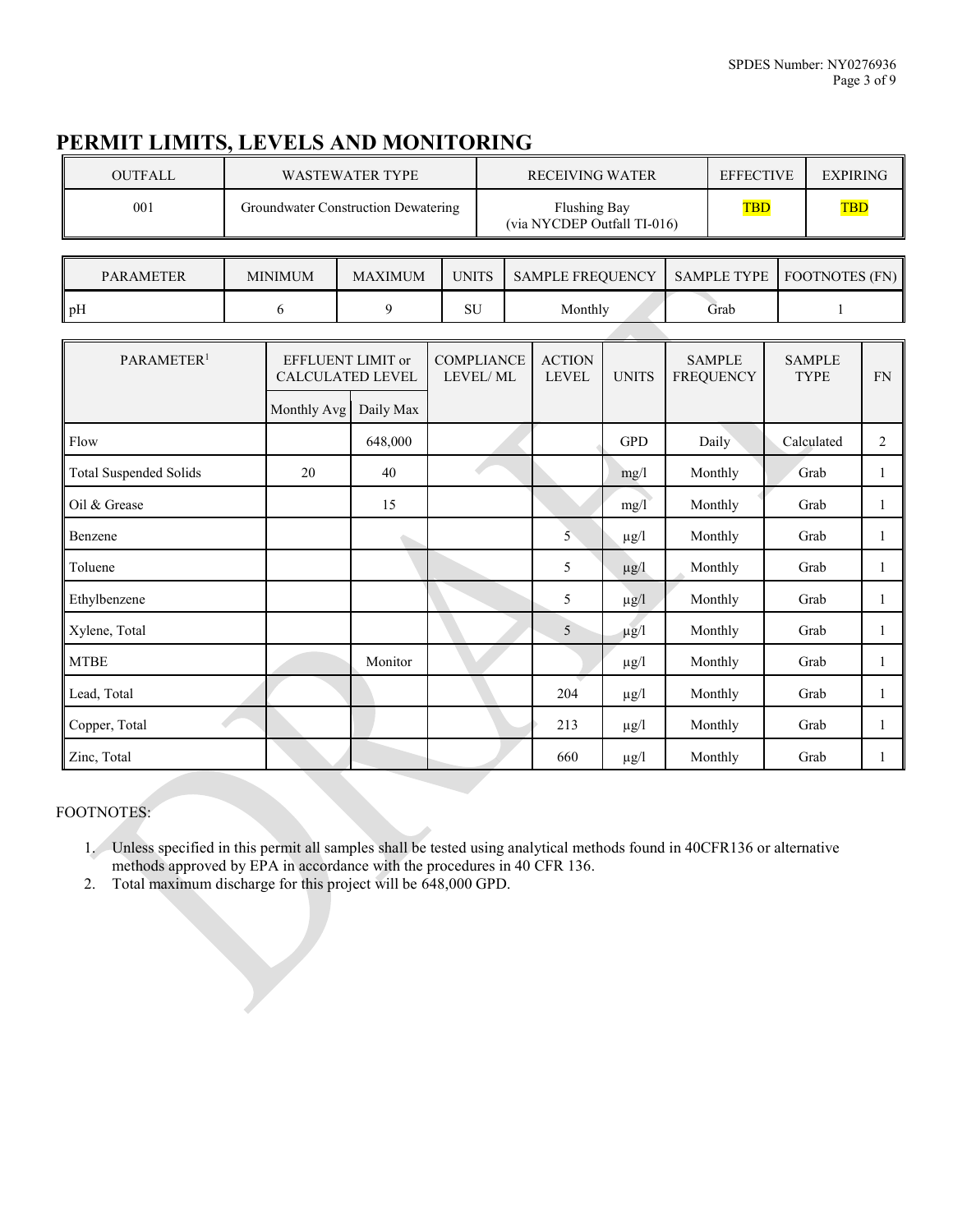# **MONITORING LOCATIONS**

The permittee shall take samples and measurements, to comply with the monitoring requirements specified in this permit, at the locations(s) specified below; samples must be taken after treatment process but prior to discharge to the outfalls. Reduction of any treatment unit or changes to the overall treatment system included/specified requires notification to the Department.

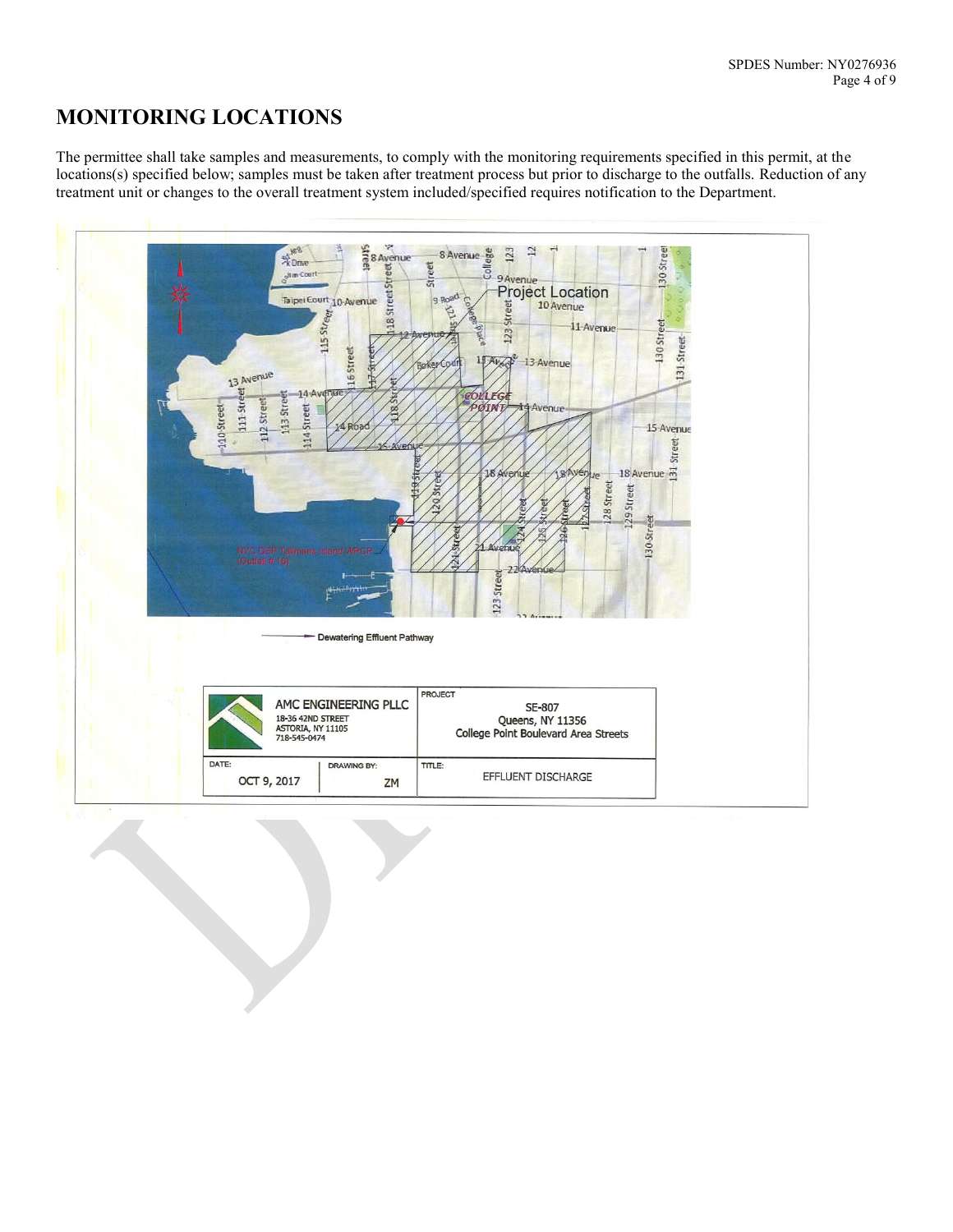# **MONITORING LOCATIONS continued**

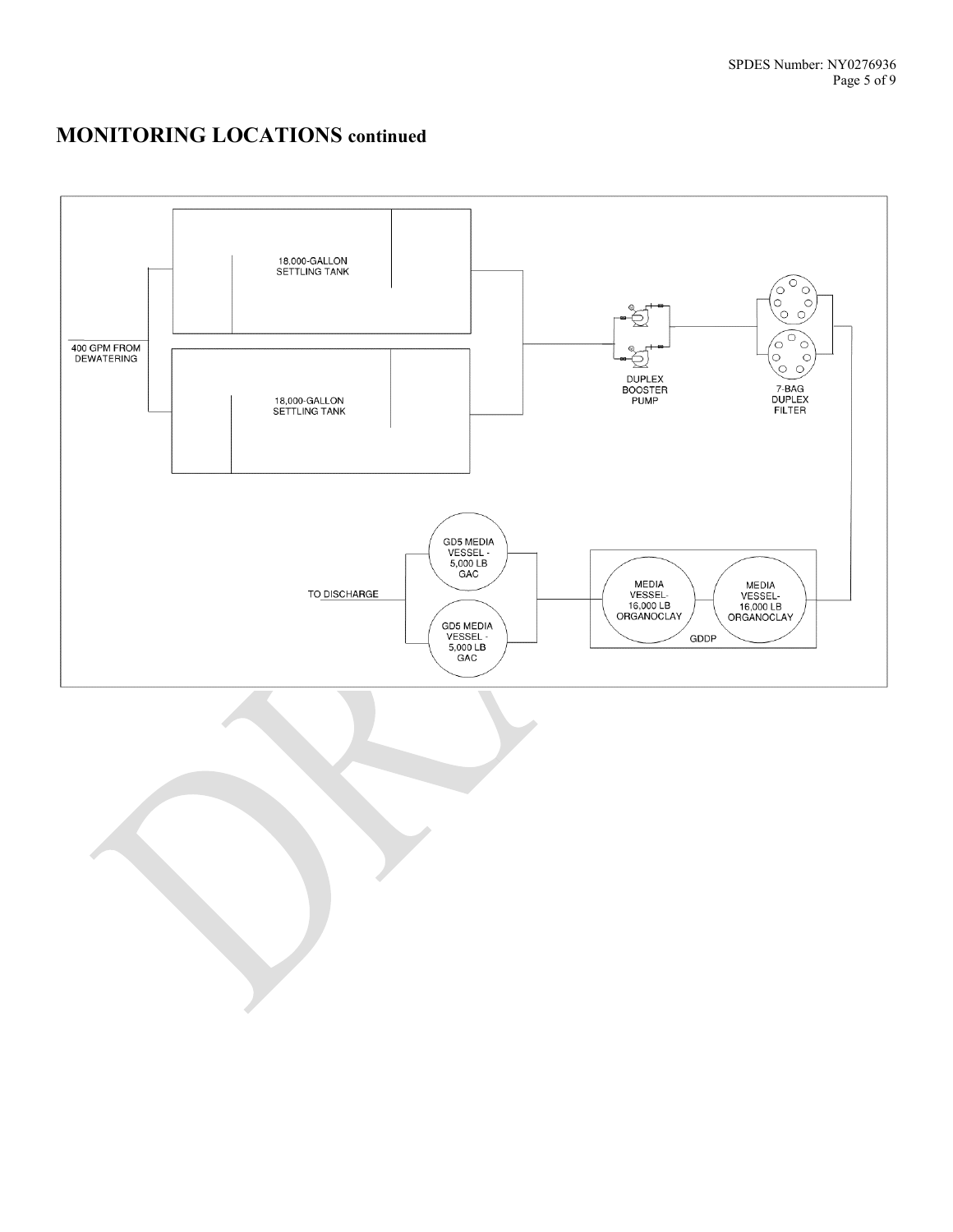## **SPECIAL CONDITIONS**

1) The permittee shall submit a quarterly sampling results report to the Regional Water Engineer, in addition to the annual report. The first report is due no later than the 28th day of the month following the first month of operation, with subsequent reports every quarter. The first report is for only one month.

The permittee shall submit copies of any document required by the above special condition to the NYSDEC Regional Water Engineer at the location listed under the section of this permit entitled RECORDING, REPORTING AND ADDITIONAL MONITORING REQUIREMENTS, unless otherwise specified in this permit or in writing by the Department.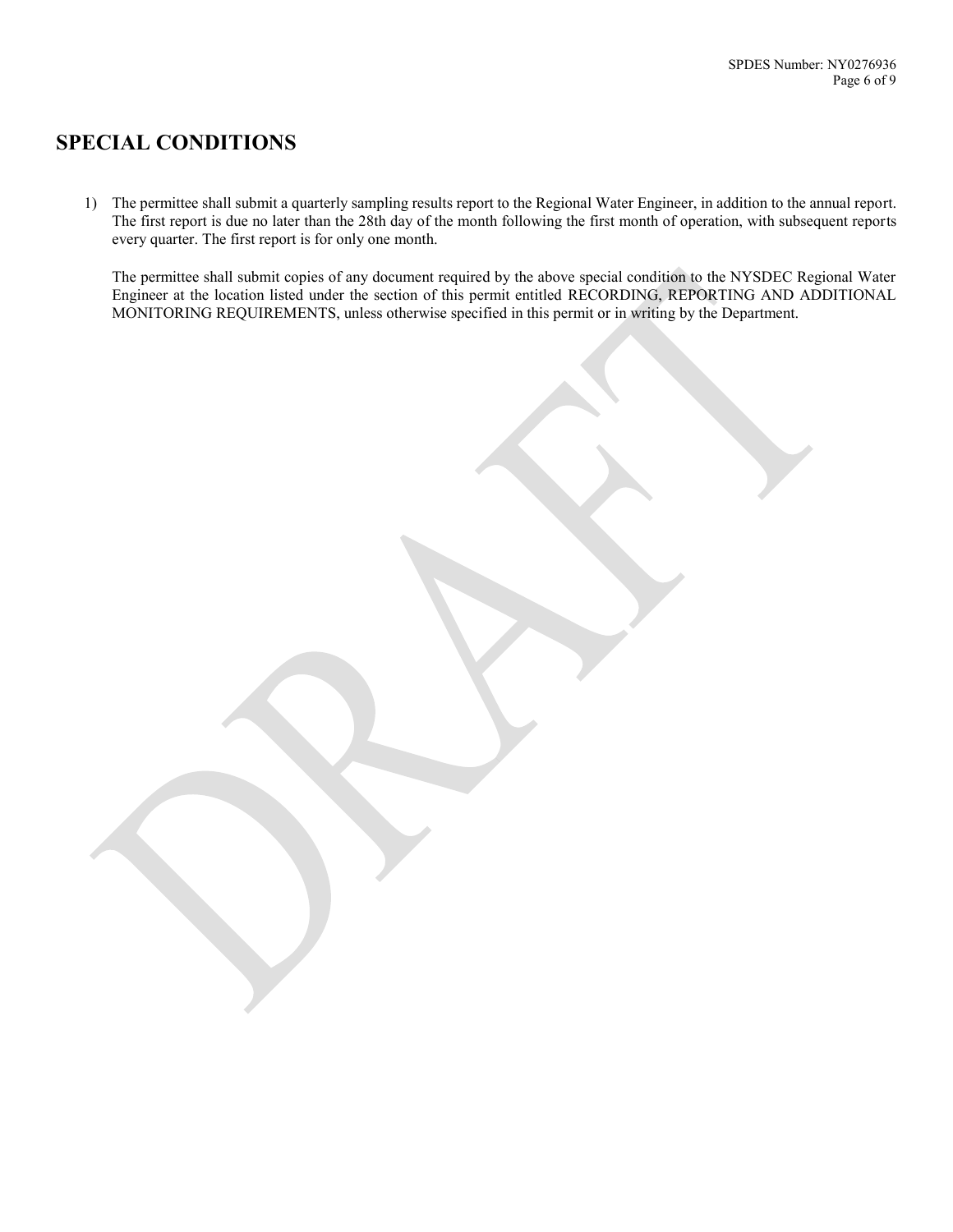## **GENERAL REQUIREMENTS**

A. The regulations in 6 NYCRR Part 750 are hereby incorporated by reference and the conditions are enforceable requirements under this permit. The permittee shall comply with all requirements set forth in this permit and with all the applicable requirements of 6 NYCRR Part 750 incorporated into this permit by reference, including but not limited to the regulations in paragraphs B through I as follows:.

#### B. General Conditions

- 
- 
- 3. Need to halt or reduce activity not a defense 6NYCRR Part 750-2.1(g)
- 
- 
- 
- 7. Duty to provide information 6NYCRR Part 750-2.1(i)
- 
- C. Operation and Maintenance
	- 1. Proper Operation & Maintenance 6NYCRR Part 750-2.8
	-
	-
- D. Monitoring and Records
	-
	-
- E. Reporting Requirements
	-
	- 2. Anticipated noncompliance 6NYCRR Part 750-2.7(a)
	-
	-
	-
	-
	- 7. Other noncompliance 6NYCRR Part 750-2.7(e)
	-
	- 9. Additional conditions applicable to a POTW 6NYCRR Part 750-2.9
	- 10. Special reporting requirements for discharges that are not POTWs
- F. Planned Changes
	- 1. The permittee shall give notice to the Department as soon as possible of any planned physical alterations or additions to the permitted facility. Notice is required only when:
		- a. The alteration or addition to the permitted facility may meet of the criteria for determining whether facility is a new source in 40 CFR §122.29(b); or
		- b. The alteration or addition could significantly change the nature or increase the quantity of pollutants discharged. This notification applies to pollutants which are subject neither to effluent limitations in the permit, or to notification requirements under 40 CFR §122.42(a)(1); or
		- c. The alteration or addition results in a significant change in the permittee's sludge use or disposal practices, and such alteration, addition, or change may justify the application of permit conditions that are different from or absent in the existing permit, including notification of additional use or disposal sites not reported during the permit application process or not reported pursuant to an approved land application plan.

In addition to the Department, the permittee shall submit a copy of this notice to the United States Environmental Protection Agency at the following address: U.S. EPA Region 2, Clean Water Regulatory Branch, 290 Broadway, 24th Floor, New York, NY 10007-1866.

1. Duty to comply 6NYCRR Part 750-2.1(e) & 2.4 2. Duty to reapply 6NYCRR Part 750-1.16(a) 4. Duty to mitigate 6NYCRR Part 750-2.7(f) 5. Permit actions 6NYCRR Part 750-1.1(c), 1.18, 1.20 & 2.1(h) 6. Property rights 6NYCRR Part 750-2.2(b) 8. Inspection and entry 6NYCRR Part 750-2.1(a) & 2.3

2. Bypass 6NYCRR Part 750-1.2(a)(17), 2.8(b) & 2.7 3. Upset 6NYCRR Part 750-1.2(a)(94) & 2.8(c)

1. Monitoring and records 6NYCRR Part 750-2.5(a)(2), 2.5(c)(1), 2.5(c)(2), 2.5(d) & 2.5(a)(6) 2. Signatory requirements 6NYCRR Part 750-1.8 & 2.5(b)

1. Reporting requirements 6NYCRR Part 750-2.5, 2.6, 2.7 & 1.17 3. Transfers 6NYCRR Part 750-1.17 4. Monitoring reports 6NYCRR Part 750-2.5(e) 5. Compliance schedules 6NYCRR Part 750-1.14(d) 6. 24-hour reporting 6NYCRR Part 750-2.7(c) & (d) 8. Other information 6NYCRR Part 750-2.1(f) 6NYCRR Part 750-2.6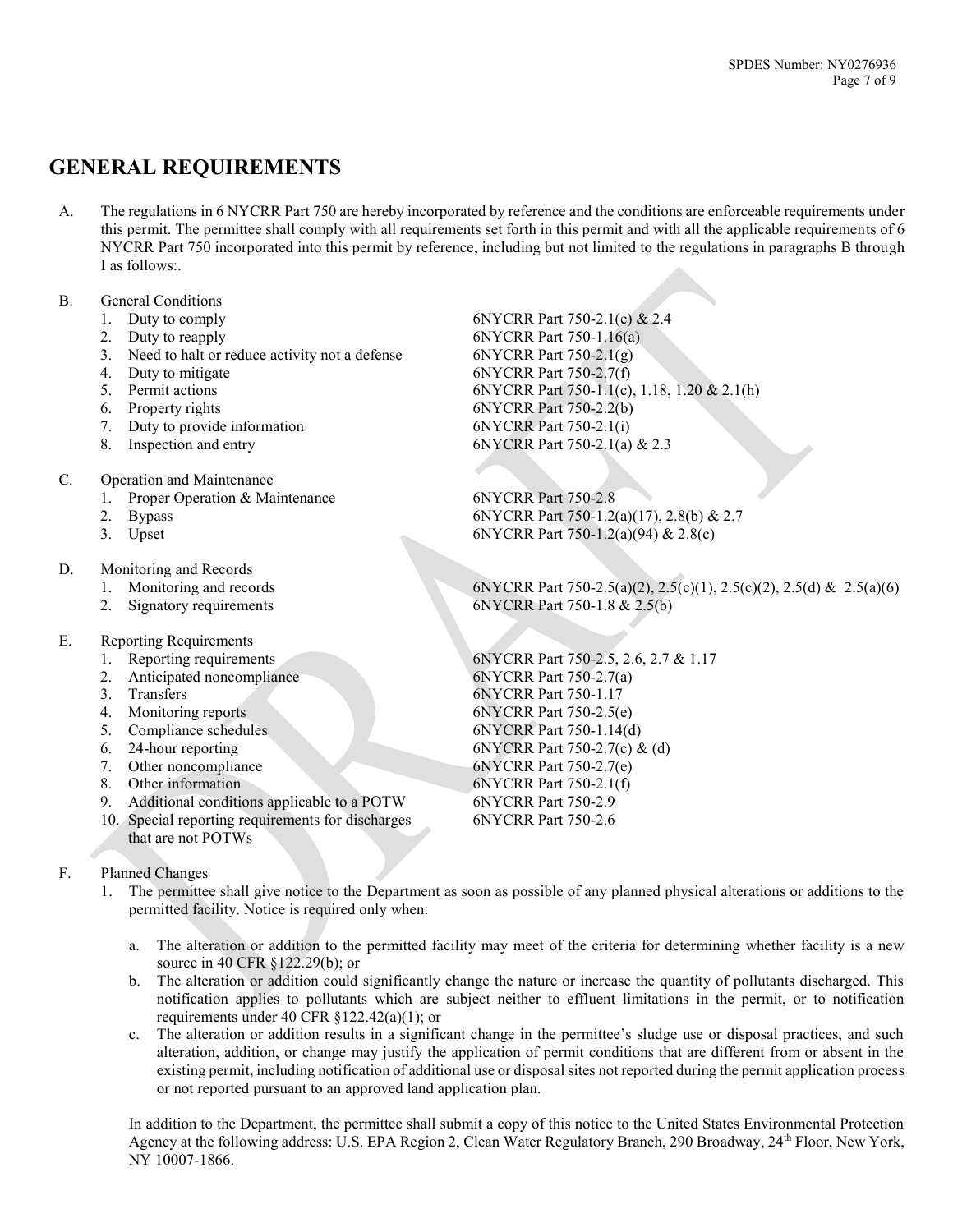## **GENERAL REQUIREMENTS continued**

#### G. Notification Requirement for POTWs

- 1. All POTWs shall provide adequate notice to the Department and the USEPA of the following:
	- a. Any new introduction of pollutants into the POTW from an indirect discharger which would be subject to section 301 or 306 of CWA if it were directly discharging those pollutants; or
	- b. Any substantial change in the volume or character of pollutants being introduced into that POTW by a source introducing pollutants into the POTW at the time of issuance of the permit.
	- c. For the purposes of this paragraph, adequate notice shall include information on:
		- i. the quality and quantity of effluent introduced into the POTW, and
		- ii. any anticipated impact of the change on the quantity or quality of effluent to be discharged from the POTW.

POTWs shall submit a copy of this notice to the United States Environmental Protection Agency, at the following address: U.S. EPA Region 2, Clean Water Regulatory Branch, 290 Broadway, 24th Floor, New York, NY 10007-1866.

#### H. Sludge Management

The permittee shall comply with all applicable requirements of 6 NYCRR Part 360.

#### I. SPDES Permit Program Fee

The permittee shall pay to the Department an annual SPDES permit program fee within 30 days of the date of the first invoice, unless otherwise directed by the Department, and shall comply with all applicable requirements of ECL 72-0602 and 6 NYCRR Parts 480, 481 and 485. Note that if there is inconsistency between the fees specified in ECL 72-0602 and 6 NYCRR Part 485, the ECL 72-0602 fees govern.

#### J. Water Treatment Chemicals (WTCs)

New or increased use and discharge of a WTC requires prior Department review and authorization. At a minimum, the permittee must notify the Department in writing of its intent to change WTC use by submitting a completed *WTC Notification Form* for each proposed WTC. The Department will review that submittal and determine if a SPDES permit modification is necessary or whether WTC review and authorization may proceed outside of the formal permit administrative process. The majority of WTC authorizations do not require SPDES permit modification. In any event, use and discharge of a WTC shall not proceed without prior authorization from the Department. Examples of WTCs include biocides, coagulants, conditioners, corrosion inhibitors, defoamers, deposit control agents, flocculants, scale inhibitors, sequestrants, and settling aids.

- 1. WTC use shall not exceed the rate explicitly authorized by this permit or otherwise authorized in writing by the Department.
- 2. The permittee shall **maintain a logbook** of all WTC use, noting for each WTC the date, time, exact location, and amount of each dosage, and, the name of the individual applying or measuring the chemical. The logbook must also document that adequate process controls are in place to ensure that excessive levels of WTCs are not used.
- 3. The permittee shall **submit a completed** *WTC Annual Report Form* each year that they use and discharge WTCs. This form shall be attached to either the December DMR or the annual monitoring report required below.

The *WTC Notification Form* and *WTC Annual Report Form* are available from the Department's website at <http://www.dec.ny.gov/permits/93245.html> .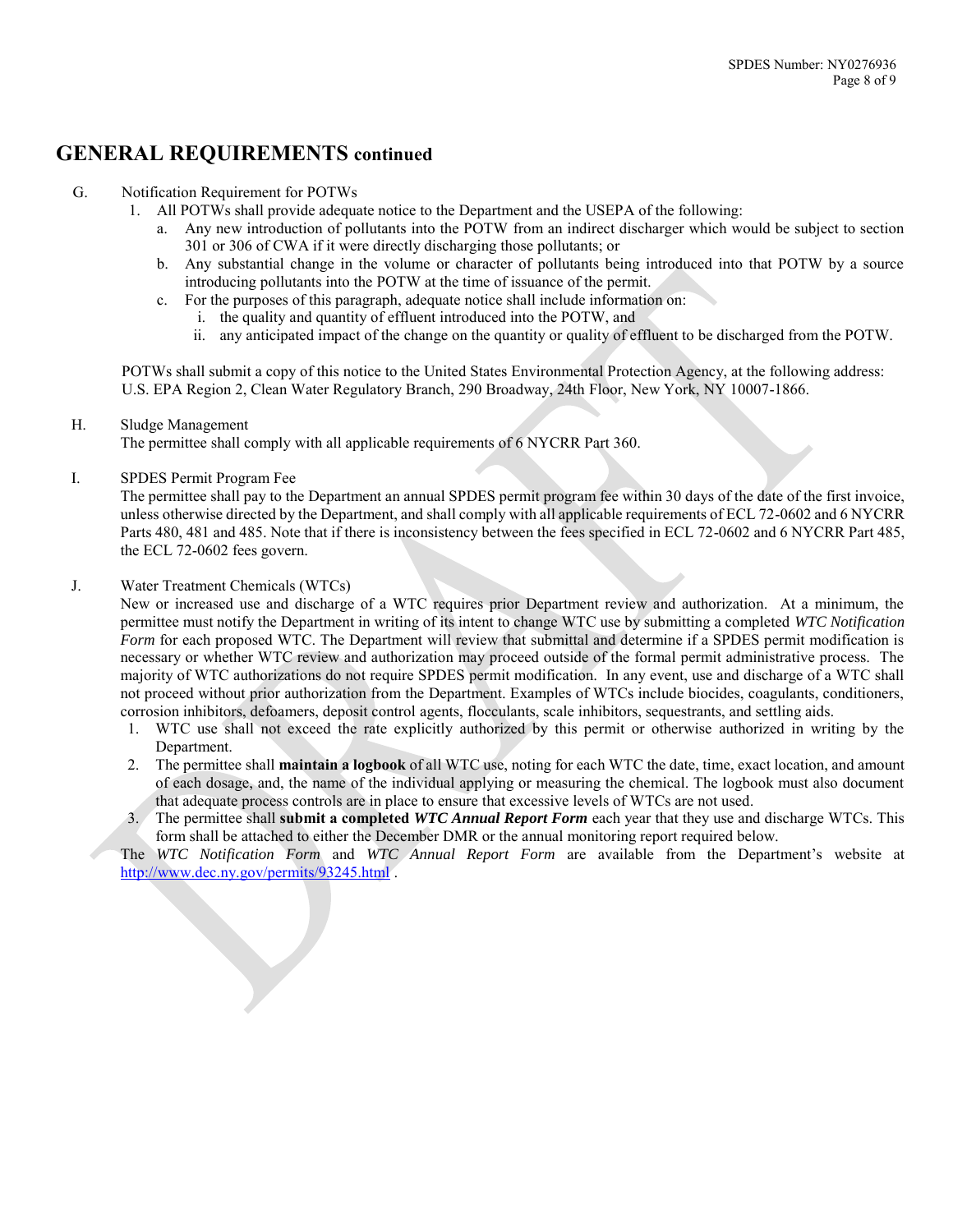## **RECORDING, REPORTING AND ADDITIONAL MONITORING REQUIREMENTS**

A. The monitoring information required by this permit shall be summarized, signed and retained for a period of at least five years from the date of the sampling for subsequent inspection by the Department or its designated agent. Also, monitoring information required by this permit shall be summarized and reported by submitting;

(if box is checked) completed and signed Discharge Monitoring Report (DMR) forms for each month reporting period to the locations specified below. Blank forms are available at the Department's Albany office listed below. The first reporting period begins on the effective date of this permit and the reports will be due no later than the 28th day of the month following the end of each reporting period.

x (if box is checked) an annual report to the Regional Water Engineer at the address specified below. The annual report is due by February 1 each year and must summarize information for January to December of the previous year in a format acceptable to the Department.

(if box is checked) a monthly "Wastewater Facility Operation Report..." (form 92-15-7) to the: Regional Water Engineer and/or County Health Department or Environmental Control Agency specified below

Send the **original** (top sheet) of each DMR page to: Department of Environmental Conservation Division of Water, Bureau of Water Compliance 625 Broadway Albany, New York 12233-3506 Phone: (518) 402-8177

Send the **first copy** (second sheet) of each DMR page to: Department of Environmental Conservation Regional Water Engineer, Region 2 1 Hunters Point Plaza 47-40 21st Street Long Island City, NY 11101 Phone: (718) 482-4930

- B. Monitoring and analysis shall be conducted according to test procedures approved under 40 CFR Part 136, unless other test procedures have been specified in this permit.
- C. More frequent monitoring of the discharge(s), monitoring point(s), or waters of the State than required by the permit, where analysis is performed by a certified laboratory or where such analysis is not required to be performed by a certified laboratory, shall be included in the calculations and recording of the data on the corresponding DMRs.
- D. Calculations which require averaging of measurements shall utilize an arithmetic mean unless otherwise specified in this permit.
- E. Unless otherwise specified, all information recorded on the DMRs shall be based upon measurements and sampling carried out during the most recently completed reporting period.
- F. Any laboratory test or sample analysis required by this permit for which the State Commissioner of Health issues certificates of approval pursuant to section 502 of the Public Health Law shall be conducted by a laboratory which has been issued a certificate of approval. Inquiries regarding laboratory certification should be directed to the New York State Department of Health, Environmental Laboratory Accreditation Program.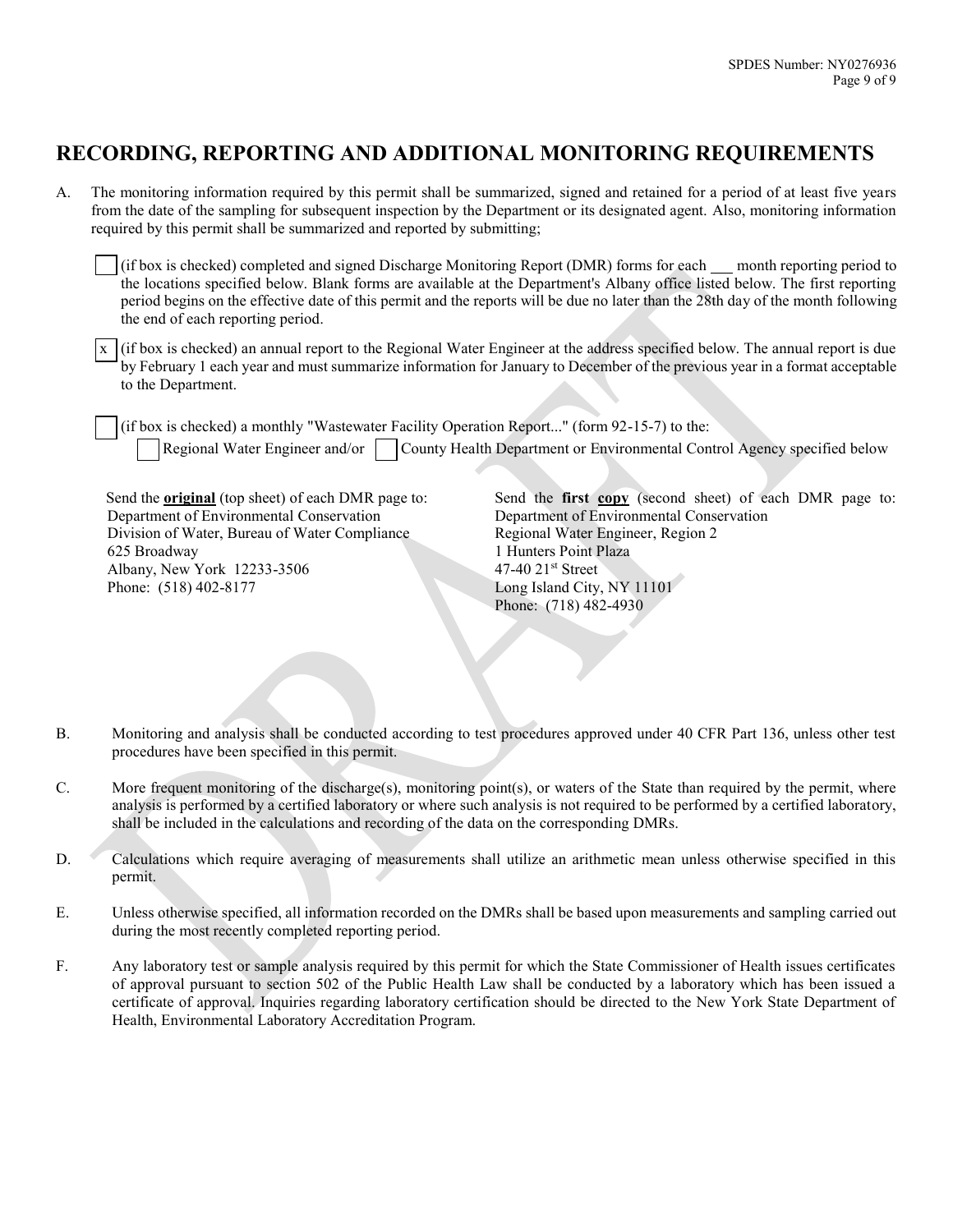# **SPDES Permit Statement of Basis – Surface Water Discharges**

## **I. SUMMARY OF PROPOSED PERMIT**

A new State Pollutant Discharge Elimination System (SPDES) permit is proposed for the discharge of treated groundwater generated from temporary construction dewatering during the construction and installation of new storm, sanitary sewers and water mains and micro-tunneling operation in College Point, Queens, New York. Dewatering operations associated with the New York City Department of Design and Construction College Point South Drainage Improvement Project (SE807) are projected to occur over a period of approximately two years and anticipated to start in March 2019. The treated dewatering water will be discharged to Flushing Bay via NYCDEP outfall TI-016. The draft permit includes the reporting requirements for the following parameters: Flow, pH, total suspended solids (TSS), oil and grease, benzene, toluene, ethylbenzene, xylene, MTBE, lead, copper and zinc.

## **II. BACKGROUND INFORMATION**

As noted throughout this document, SPDES permits are based on both federal and state requirements including laws, regulations, policies, and guidance. These references can generally be found on the internet. Current locations include: Clean Water Act (CWA) *www.epa.gov/lawsregs/laws/index.html#env*; Environmental Conservation Law (ECL) *www.dec.ny.gov/regulations/40195.html*; federal regulations *www.gpo.gov/fdsys/browse/collectionCfr.action? Collection Code=CFR*; state environmental regulations *www.dec.ny.gov/regulations/regulations.html*; NYSDEC water policy *www.dec.ny.gov/regulations/2654.html*.

## **A. Administrative History and Project Description**

In December 2018, the applicant, New York City Department of Design and Construction (NYCDDC) submitted a request SPDES permit allowing discharge of treated groundwater into Flushing Bay from temporary dewatering during the installation of new storm, sanitary sewers and water mains located in College Point area along 20<sup>th</sup> Avenue and surrounding street in Queens, NY. The applicant proposes to install and operate a temporary construction dewatering and groundwater treatment system to facilitate micro-tunneling activities and the construction of new storm sewers, sanitary sewers, and water mains. During micro-tunneling and construction activities, up to 648,000 gallons per day (GPD) of groundwater will be pumped through a series of deep-wells along the path of the excavation to maintain dry working conditions to install the new launch, receiving shafts, sewers and water mains. The maximum flowrate for the SPDES permit application shall not exceed 450 gpm = 648,000 GPD.

## **B. Outfall & Receiving Water Information**

The applicant proposes one location along the path of the project site. The groundwater discharge shall be directed to a treatment system and a flowmeter before discharging to the respective the combined sewer overflow pipe located in 20<sup>th</sup> Avenue, which discharges to Flushing Bay via NYCDEP outfall #TI-016. Treatment will be provided prior to discharge. The treatment system includes sedimentation, filtration and carbon adsorption.

The location of the outfall, and the name, classification, and index numbers of the receiving waters are indicated in the *Outfall & Receiving Water Location Table* at the end of this fact sheet. The classifications of individual surface waters are specified in 6 NYCRR Parts 800 – 941. The best uses and other requirements applicable to the specific water classes are specified in 6 NYCRR Part 701.

**Impaired Waterbody Information** – The CWA requires states to identify impaired waters, where designated uses are not fully supported. For these impaired waters/pollutants, states must consider the development of a Total Maximum Daily Load (TMDL) or other strategy to reduce the input of the specific pollutant(s) restricting waterbody uses. In 2002, a segment of Flushing Bay within New York State was listed as impaired due to low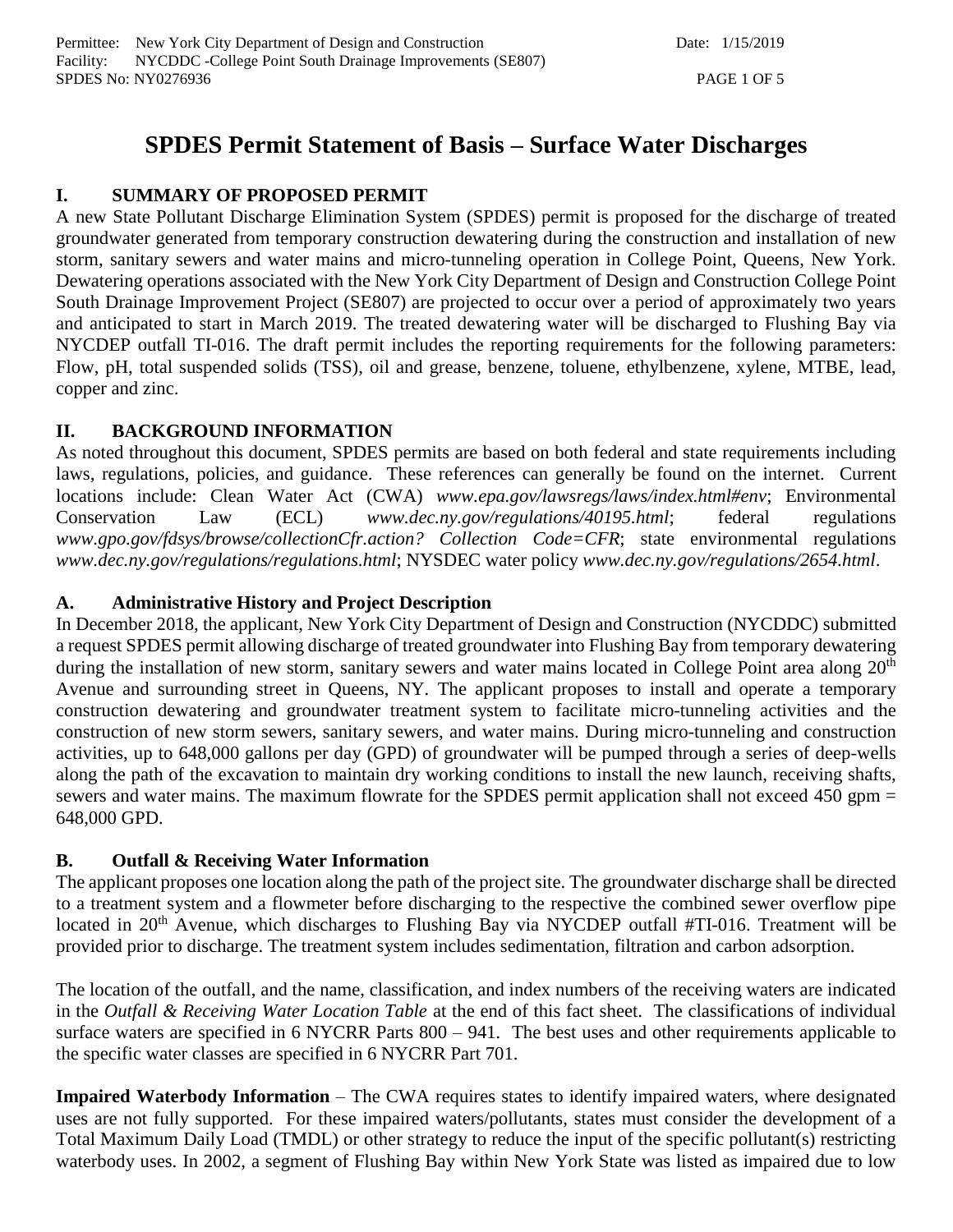Permittee: New York City Department of Design and Construction Date: 1/15/2019 Facility: NYCDDC -College Point South Drainage Improvements (SE807) SPDES No: NY0276936 PAGE 2 OF 5

dissolved oxygen, nutrients, floatable debris and other pollutants from combined sewer overflows, storm sewer, urban runoff, etc. A TMDL may be developed to address the impairment.

## **III. PROPOSED PERMIT REQUIREMENTS**

The Department evaluates discharges with respect to the relevant sections of the CWA, ECL, federal/state regulations, policy, and guidance to determine which conditions to include in the draft permit.

### **A. Effluent Limitations**

The Department determines the **technology-based effluent limits (TBELs)** that must be incorporated into the permit. A TBEL requires a minimum level of treatment. For industrial point sources, TBELs are typically based on federal effluent guidelines and/or best professional judgment (BPJ). BPJ considers currently available treatment technologies and appropriate Best Management Practices (BMPs). For municipal POTWs and private sewage treatment plants, TBELs are typically based on secondary treatment requirements and, if applicable, CSO control policy.

The Department then evaluates the water quality expected to result from technology controls to determine if any exceedances of water quality criteria in the receiving water might result. If so, **water quality-based effluent limits (WQBELs)** must be included in the permit. A WQBEL is designed to ensure that the water quality standards of receiving waters are being met. In general, effluent limits for a particular pollutant are the more stringent of either the TBEL or WQBEL.

For existing permittees, the previous permit typically forms the basis for the next permit. Permit revisions are implemented where justified due to changed conditions at the facility and/or in response to updated regulatory requirements. Regulatory anti-backsliding requirements prohibit the relaxation of effluent limits in reissued permits unless one of the specified exceptions applies, as detailed in TOGS 1.2.1.

Applicable law and regulation requires that monitoring be included in permits to determine compliance with effluent limitations. Additional effluent monitoring may also be required to gather data to determine if effluent limitations may be required. The permittee is responsible for conducting the monitoring and, when required, for reporting results on DMRs. The permit contains the monitoring requirements for the facility. Monitoring frequency is based on the minimum sampling necessary to adequately monitor the facility's performance and TOGS 1.2.1 and TOGS 1.3.3. Mercury-related requirements, if included, conform to TOGS 1.3.10.

#### **Specific Pollutant Analysis**

This section outlines the basis for each of the effluent limitations in the draft permit.

**Flow** limit of 648,000 GPD has been added in the draft permit based on the maximum pumping rate of 450 GPM over a period of 24 hours per day.

**pH** range – the New York State WQSs, 6NYCRR Part 703.3 for class I waters prohibits discharges that cause the in-stream pH to change more than 0.1 SU outside of the background range. State has established a pH range limit of 6.0 to 9.0 for dewatering operations discharging to class I waters. Maintaining the pH level within this range demonstrates compliance with the NYS water quality standard. This pH limit range of 6.0 to 9.0 has been added in the draft permit.

#### **Total Suspended Solids (TSS):**

Heavy metals and polycyclic aromatic hydrocarbons (PAHs) are readily adsorbed onto particulate matter and the release of these compounds into the environment can be reduced by regulating the amount of TSS discharged. Per NYSDEC TOGS 1.2.1 Attachment C, a treatment process that includes coagulation and sedimentation can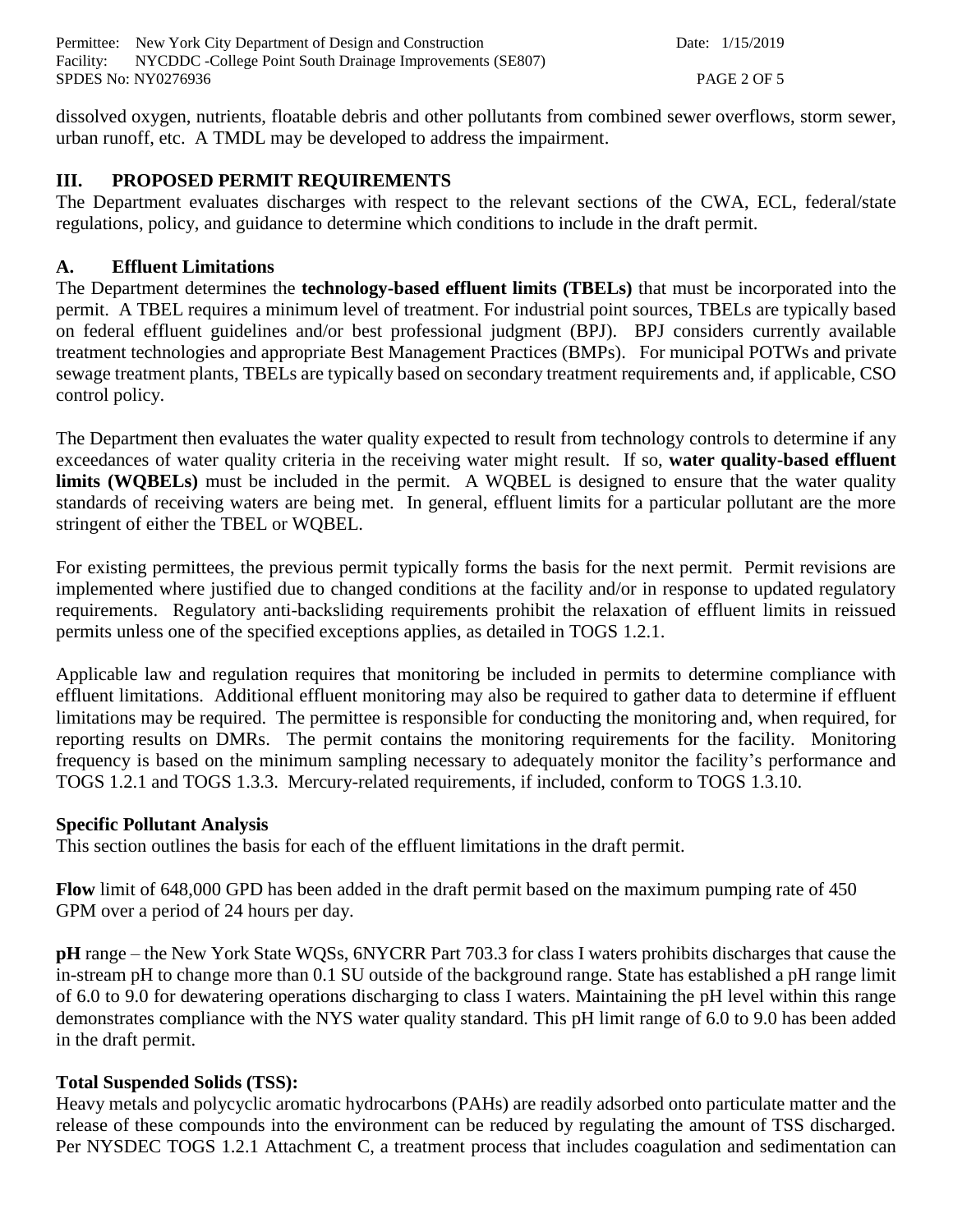Permittee: New York City Department of Design and Construction Date: 1/15/2019 Facility: NYCDDC -College Point South Drainage Improvements (SE807) SPDES No: NY0276936 PAGE 3 OF 5

achieved a TBEL of daily max 40 mg/l and a monthly average limit of 20 mg/l. The narrative water quality standards, 6 NYCRR Part 703.2, state that discharge of suspended solids shall not cause deposition or impair the receiving waters for their best usages. Achieving the TBEL will also achieve the WQBEL.

#### **Oil & Grease:**

Construction activities and using of heavy equipment during the infrastructure project has a reasonable potential to discharge oil & grease. The draft permit incorporates the oil & grease maximum daily limit of 15 mg/l using a TBEL for an oil/water separator. The department has established that the oil & grease TBEL limit of 15 mg/l is sufficient to meet narrative water quality standards of no visible oil film nor globules of grease.

#### **Metals:**

**Copper and zinc**– the sampling analysis conducted of the untreated groundwater shows that copper and zinc were detected and reported above the water quality standard. Thus, reporting requirements has been added in the draft permit.

Antimony, Arsenic, Barium, Calcium, Chromium, Cobalt, Magnesium, Potassium, Sodium, Manganese, Vanadium: The sampling analysis of untreated groundwater indicated that these parameters were either non-detect or reported at levels well-below the TBEL and the water quality standard. As discussed in TSS section, heavy metals adsorbed onto particulate matter and can be limited by regulating TSS discharge. Thus, routine monitoring for these metals is not necessary.

#### **Other parameters:**

In addition, there have been history of leaking underground storage tanks at commercial gas stations and other sources of petroleum pollution of soil and groundwater in the project area, College Point. Volatile organic compounds (VOCs) such as **benzene, toluene, ethylbenzene, and the three xylene compounds (BTEX)** are normally found at relatively high concentrations in gasoline and light distillate products (e.g., diesel fuel). BTEX concentrations typically decrease in the heavier grades of petroleum distillate products (e.g., fuel oils). Since many petroleum spills involve gasoline or diesel fuel, the State regulates petroleum related contaminants by setting limits on the individual BTEX components. To ensure that contaminants may not be drawn during the dewatering operations, reporting requirements for BTEX has been added in the draft permit. Per TOGS 1.2.1 Attachment, the carbon adsorption treatment process can meet 5 ug/l limit for individual BTEX.

Another potential contaminant of concern found in gasoline is **methyl tertiary-butyl ether (MTBE)**. MTBE is a synthetic compound used as a blending component in gasolines (e.g., oxygenated fuels, reformulated gasolines, and conventional gasolines). To ensure that MTBE may not be drawn during the dewatering operations, a routine monitoring for MTBE has been added in the draft permit.

Another potential contaminant of concern found in the surrounding area is **lead which might come from historical leaded gasoline underground storage tanks leakage.** To ensure that lead may not be drawn during the dewatering operations, a routine monitoring for Lead has been added in the draft permit.

#### **B. Monitoring & Reporting Requirements**

CWA section 308, 40 CFR 122.44(i), and 6 NYCRR Part 750-1.13 require that monitoring be included in permits to determine compliance with effluent limitations. Additional effluent monitoring may also be required to gather data to determine if effluent limitations may be required. The permittee is responsible for conducting the monitoring and for reporting results on DMRs. The permit contains the monitoring requirements for the facility. Monitoring frequency is based on the minimum sampling necessary to adequately monitor the facility's performance. For industrial facilities, sampling frequency is based on guidance provided in TOGS 1.2.1.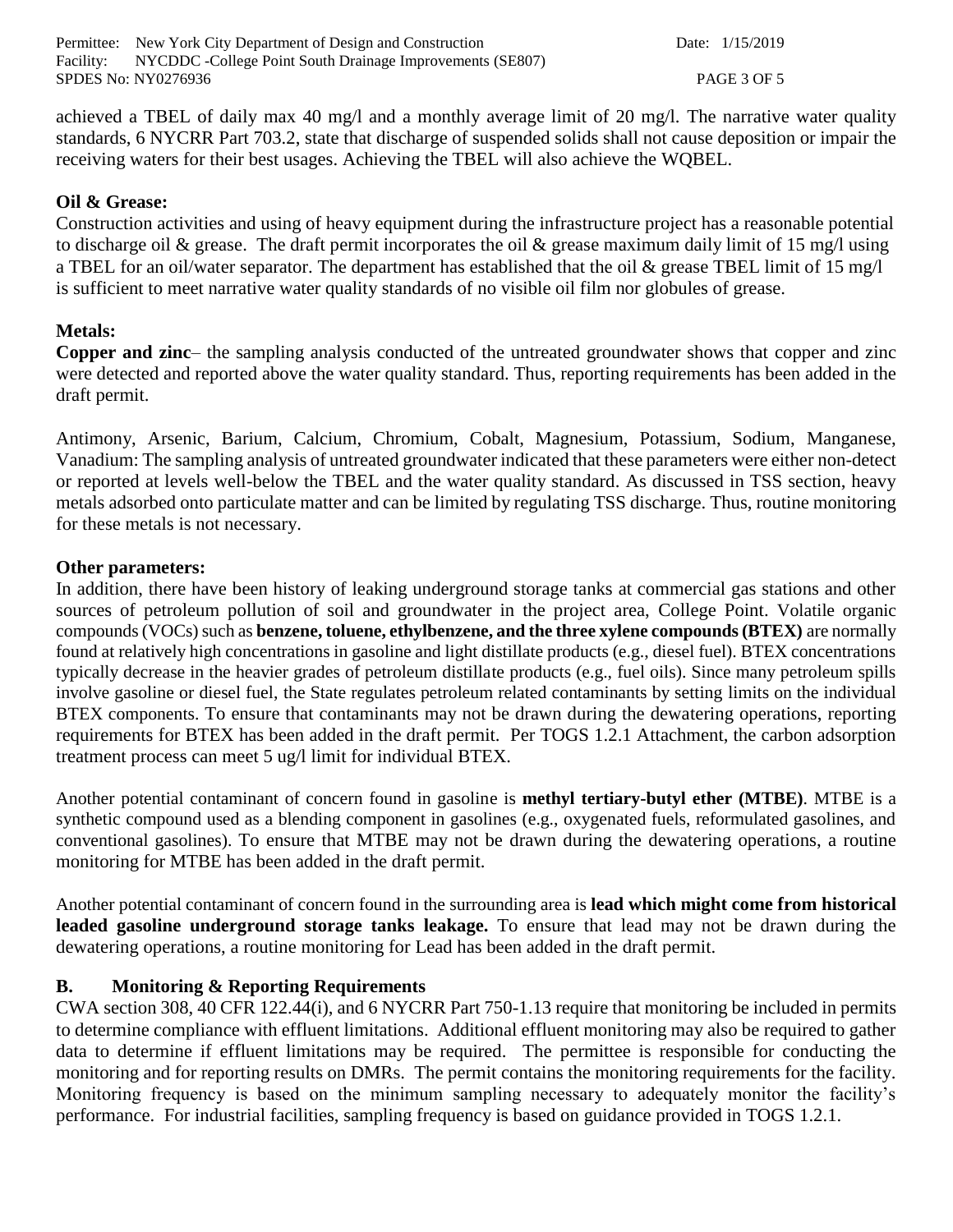Permittee: New York City Department of Design and Construction Date: 1/15/2019 Facility: NYCDDC -College Point South Drainage Improvements (SE807) SPDES No: NY0276936 PAGE 4 OF 5

## **C. General Conditions Applicable To All Permits**

The permit contains standard regulatory language that is required to be in all SPDES permits. These permit provisions, based largely upon 40 CFR 122 subpart C and 6 NYCRR Part 750, include requirements pertaining to monitoring, recording, reporting, and compliance responsibilities. These "general conditions" of permits are typically specified, summarized, or referenced on the first and last pages of the permit.